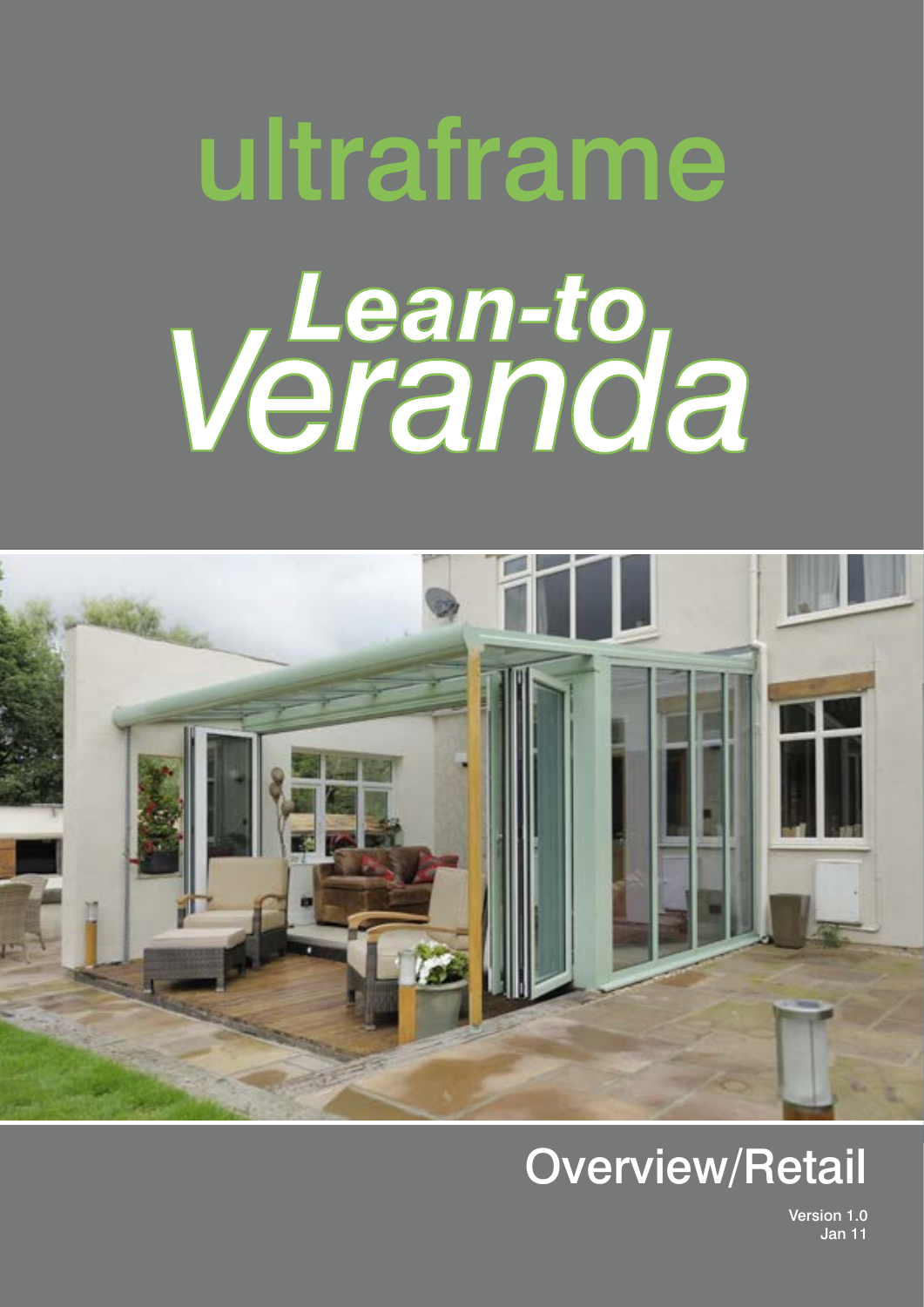## Introducing the exciting contemporary home extension from ultraframe...

Conservatories have always been an excellent way for consumers to blur the margin between home and garden, but Ultraframe is taking the idea to a new level with its Veranda conservatory. The glazing bars in the roof oversail and carry the glass with it, to form a 'cocoon' where the consumer can sit in the garden and be protected from the worst of the elements.

Moreover, on a warm day - by using large in line sliders or bi-fold doors your customer then has a much bigger space to enjoy, perfect for family barbeques!!

The Veranda conservatory features either the standard Classic or the latest Classic Plus roof, which comes complete with built-in tracks for fabric panelled shading devices called Shades. Inside the conservatory they feature a soft fabric to theme through with the consumers choice of home furnishings whilst outside under the oversailing eaves/glazing they are manufactured from a hard wearing and weatherproof fabric, similar to that used in awnings.

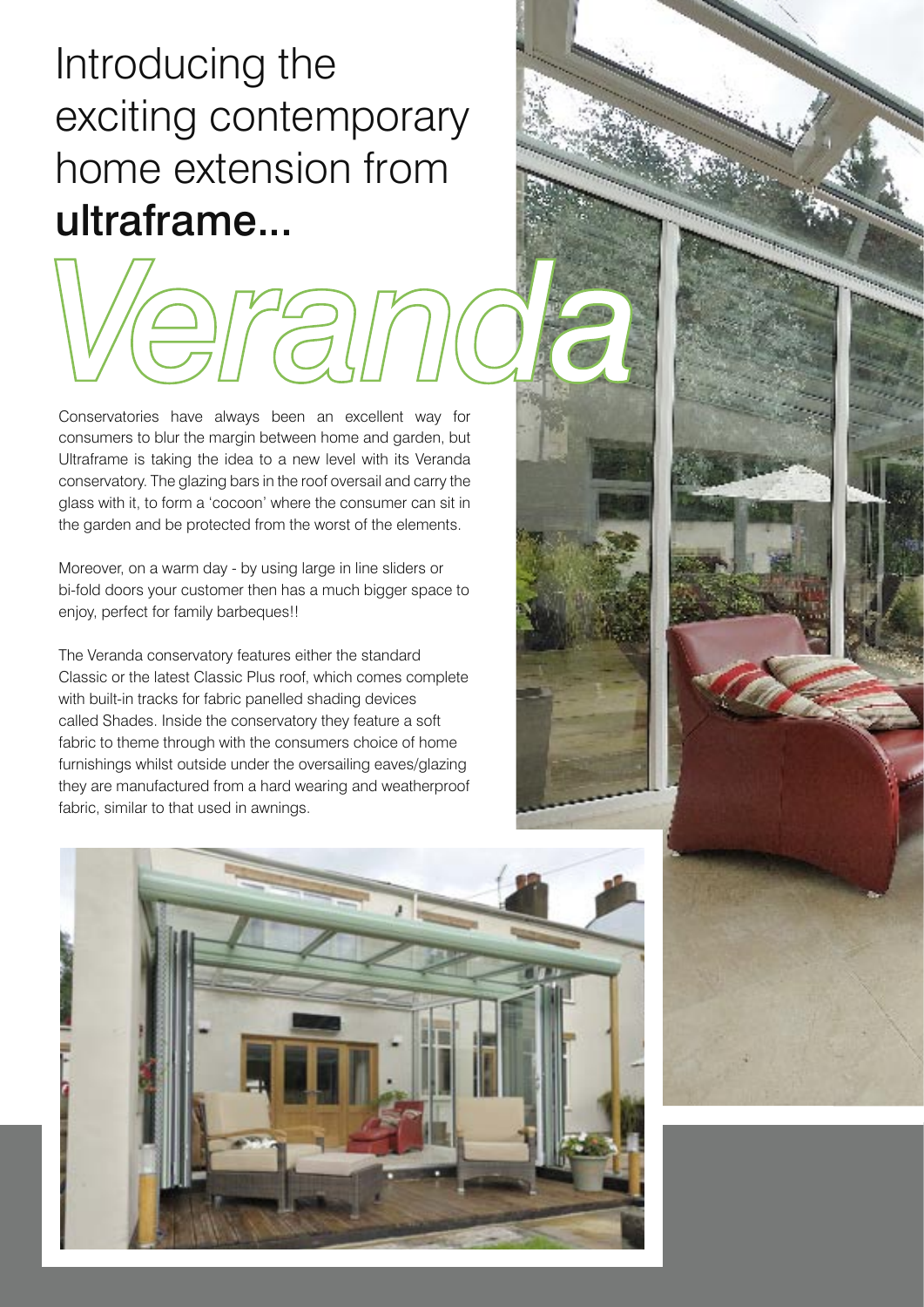

For further information please visit our website at www.ultraframe-conservatories.co.uk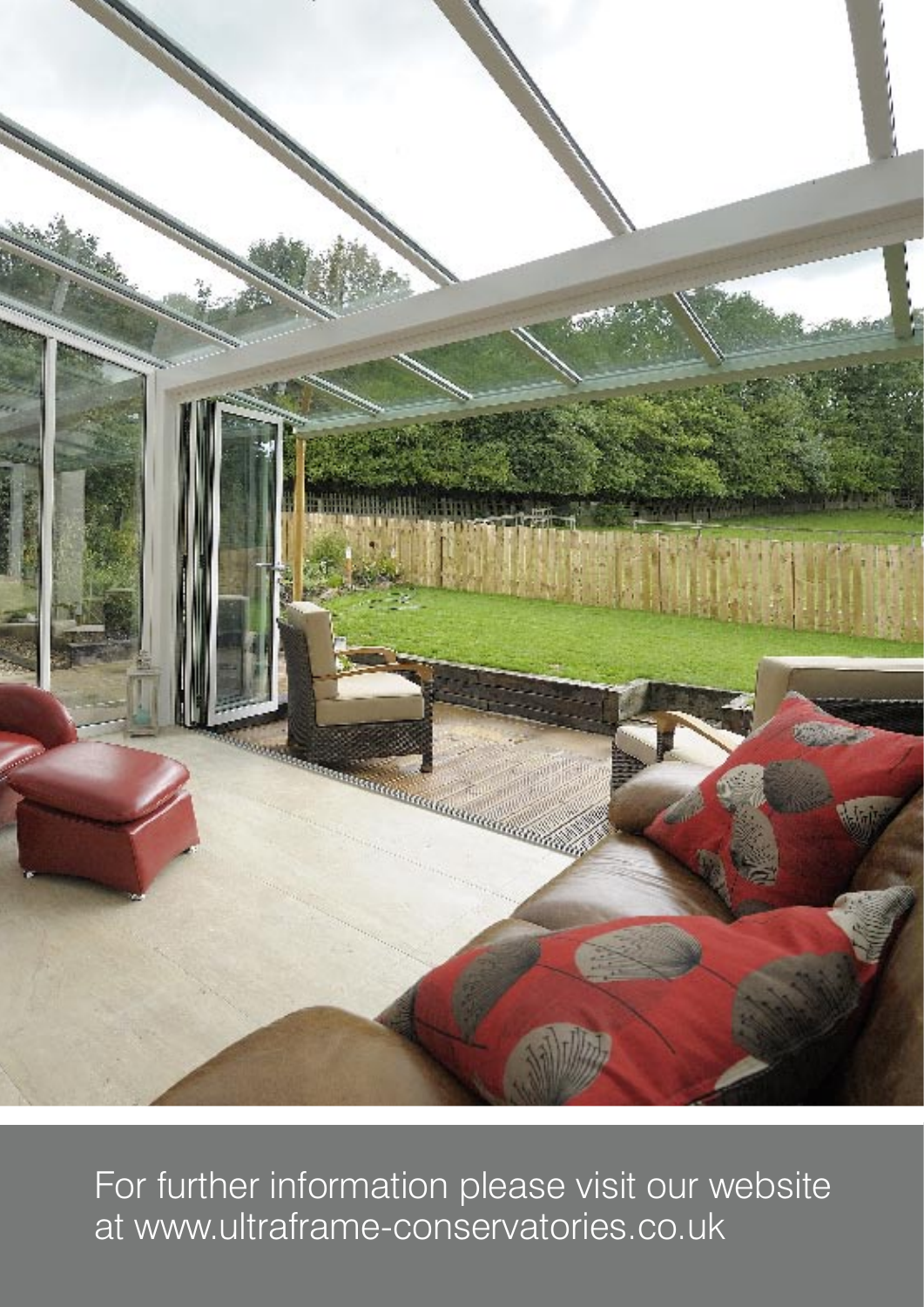# *styles & details*



Veranda can be executed in a number of different ways;

- between two walls of the same length
- between two walls of varying lengths
- on top of glazed side frames
- mono pitch or duo pitch

The illustrations alongside indicate just what exactly can be achieved.

There is an interesting array of colours which can be selected for external or internal use.

On the opposite page the system elements are carefully detailed so you can appreciate the quality of the engineering and design details.

#### Colour options



Paint matching: RAL9003



Paint matching: RAL9001



Paint matching:<br>**BS14C35** 

Fir Green Paint matching: RAL6009

Grey Paint matching: RAL7016

Ebony Black Paint matching:<br>**RAL8022** 

Additionally, PVC claddings and cappings can be supplied in other colour. We have the option to supply a fully aluminium suite in a wide range of RAL colours.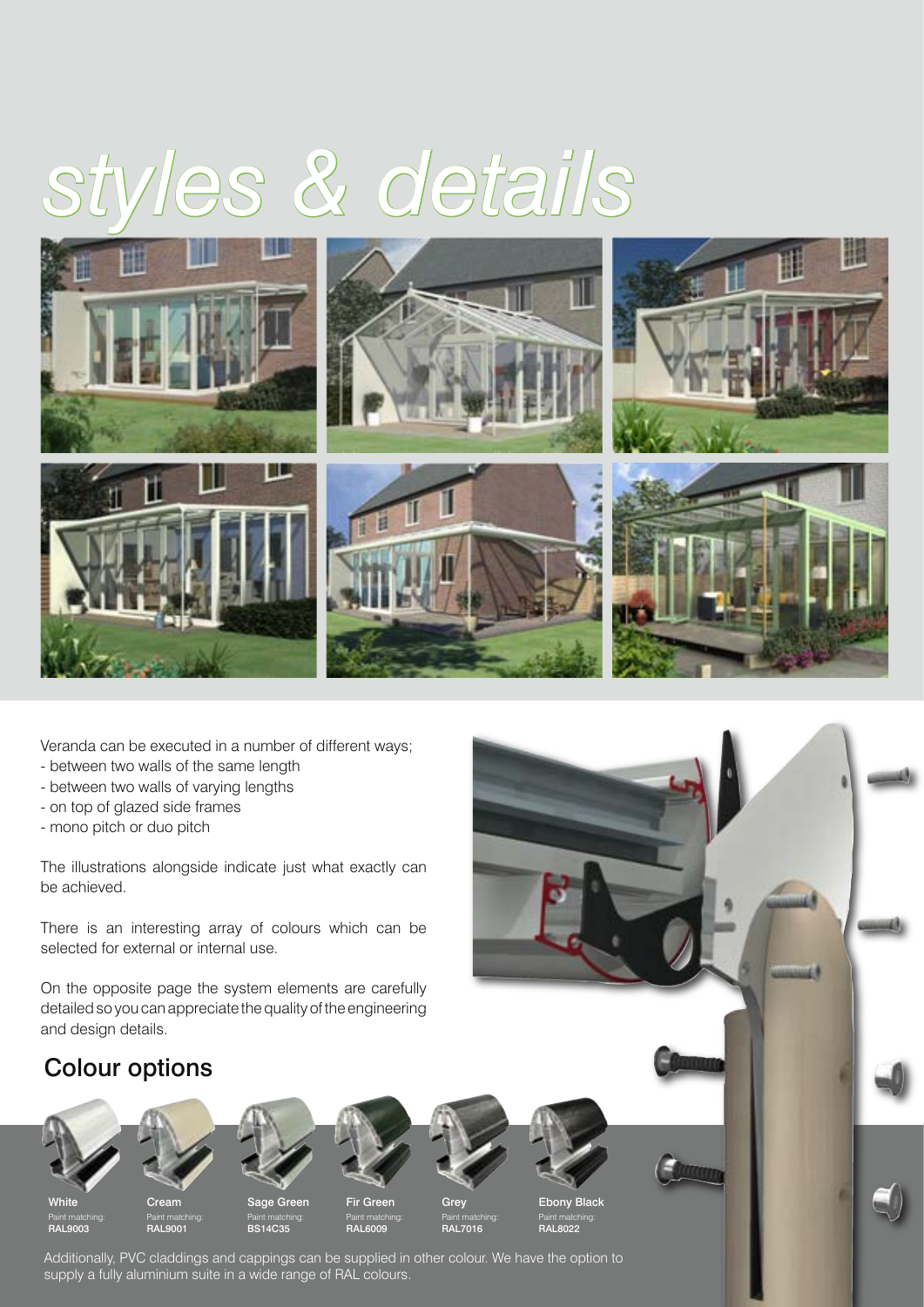

Veranda Beam Assembly





Super Duty Eaves Beam

At the core of the Veranda is either the Classic or Classic Plus roof (Classic Plus glazing bar illustrated). At the intersection between internal and external space is the Super Duty Eaves Beam\*, clad internally with the PFTB planked fascia (option to upgrade to Ultraselect, illustrated) and externally with a powder coated aluminium fascia.

The main Veranda beam is constructed from powder coated aluminium and acts as an integral gutter and support beam. Oak posts are part of the structural support package. The Veranda beam comes complete with gasketed stopends and splice plates to connect to the oak post.

\* On certain Veranda designs and on very wide openings, a 'goal post' support arrangement will be necessary.

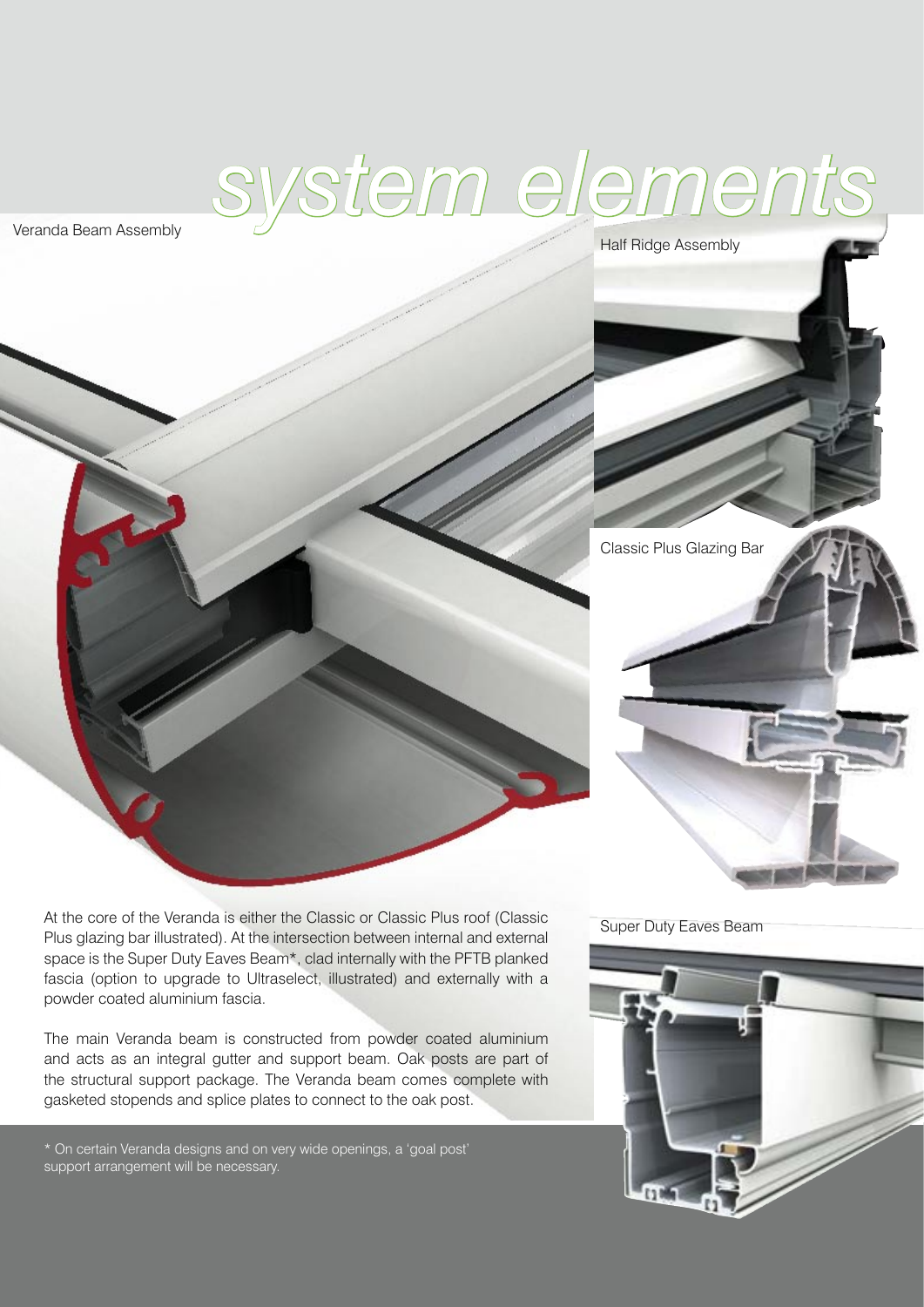

#### **Veranda Beam Span** - with 0.6kn/m2 snow loading 4/16/4 glass



For loading condition other than 0.6kn/m2 (with 4-16-4 glass units) please let our specification team know. Ultraframe's U-Design software simply needs your home postcode to calculate the loads and the resulting roof specification.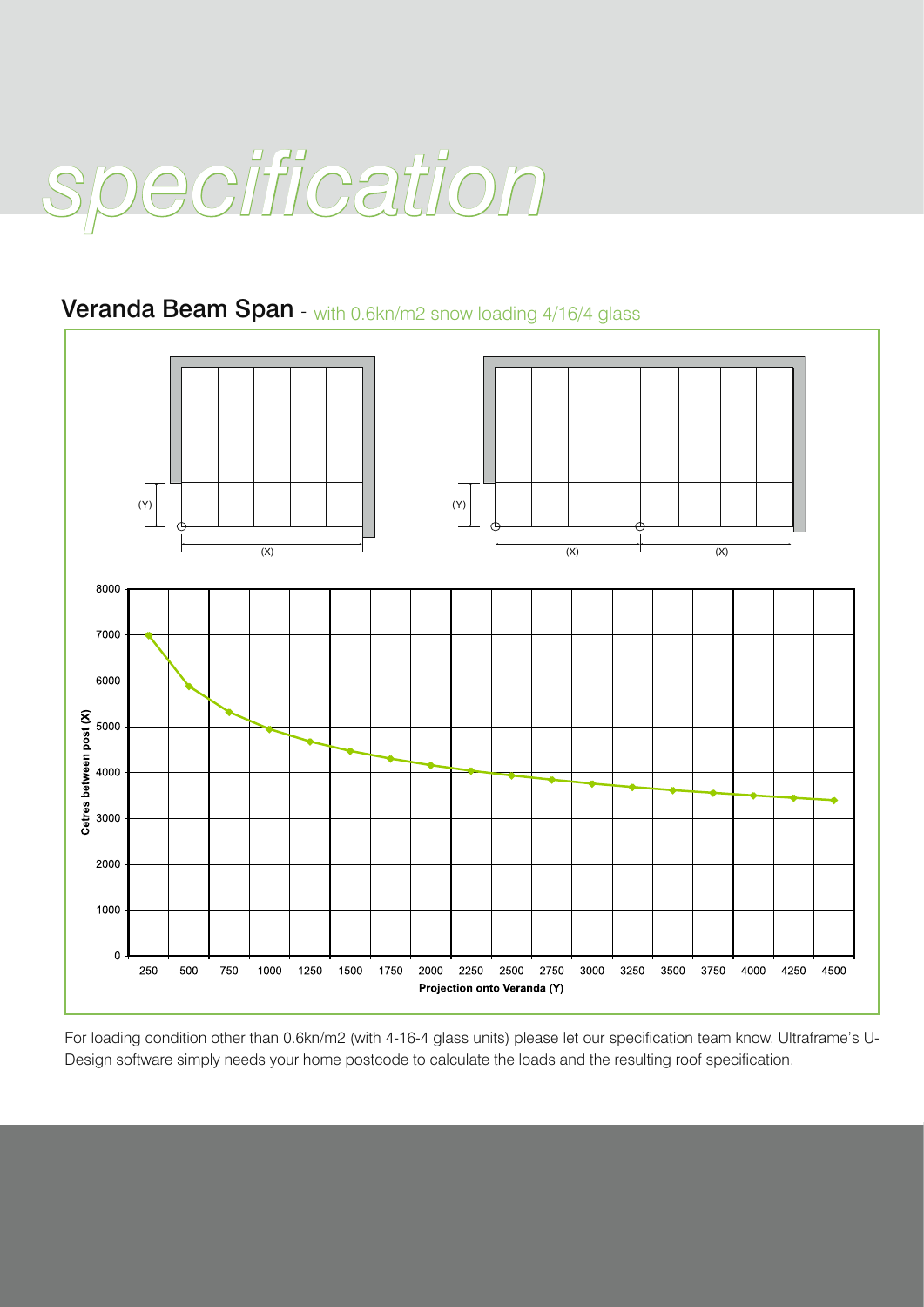

ultraframe

Installation Guide

#### Veranda Set Outs

This is the Veranda installation guide which always needs to be read in conjunction with the Classic or Classic Plus installation guide